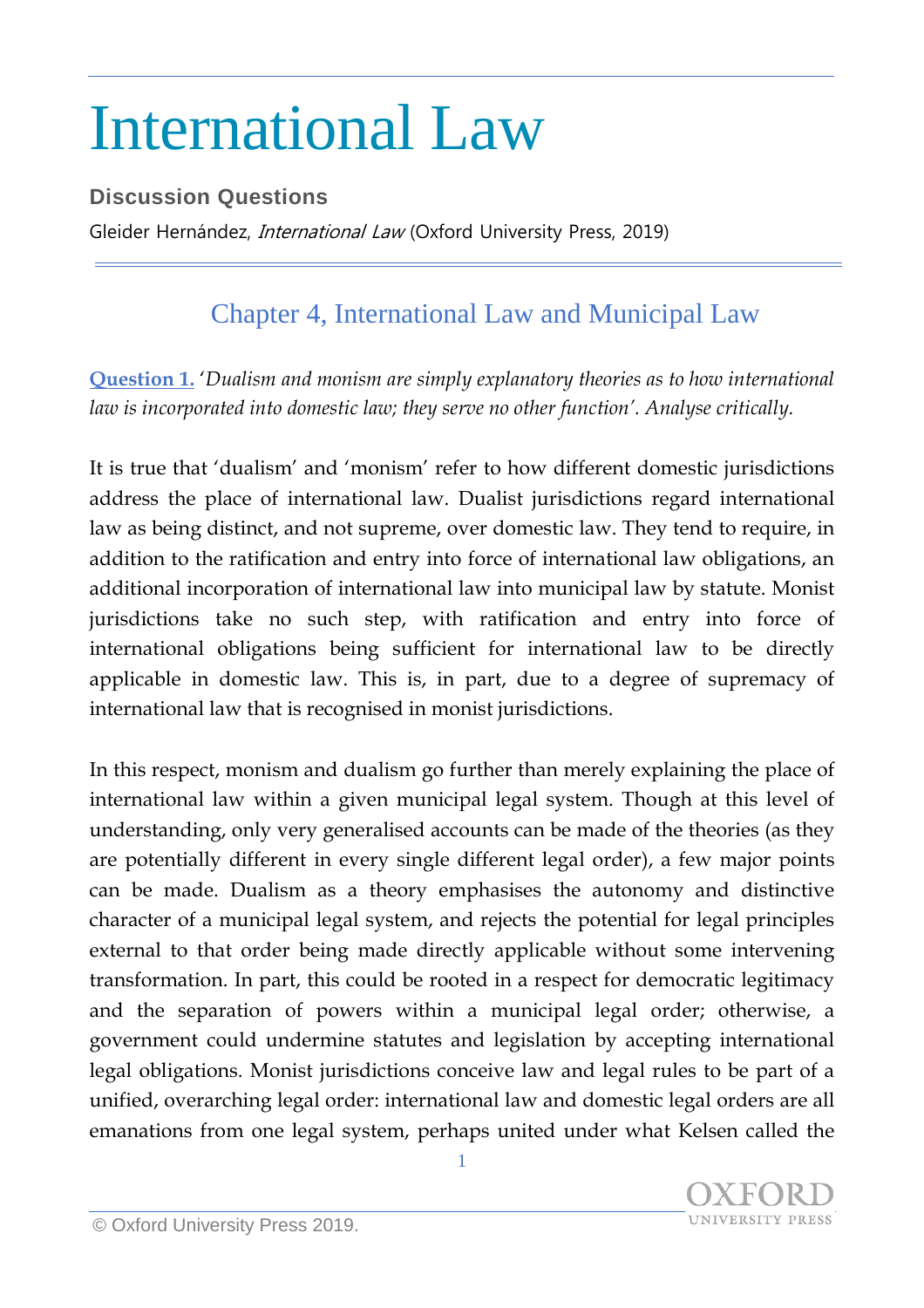*Grundnorm.* Hersch Lauterpacht suggests that international law lays out the conditions through which the domestic legal orders of States can exist, and that these domestic systems must abide by the fundamental principles of international law.

Finally, an extra point of reflection is whether monism and dualism are two necessary opposites, with no third way. It is not unreasonable to suggest that either there is domestic incorporation necessary, or not at all, with nothing in between. But some scholars, for example Fitzmaurice and Rousseau, have suggested that various rules of conflict resolution (e.g. State responsibility—see *Nottebohm*) can accommodate the two legal orders, without taking a view as to whether dualism or monism is to be preferred as an explanatory framework.

**Question 2.** '*Whether dualist or monist, once an international obligation is directly applicable in municipal law, it can have no status within municipal law that is higher than that of ordinary legislation'. Is this true? Discuss, using relevant examples.*

There is no hard-and-fast rule as to the place of international obligations within municipal legal orders. All are different and all set out specific rules as to the place of international law. A comparative approach across the jurisdictions reviewed in Chapter 4 demonstrates that diversity. Starting with civil law jurisdictions, where no incorporating legislation is necessary, Article 94 of the Dutch Constitution accepts the supremacy of certain international legal obligations above their own constitution. Spain and France place treaty obligations above ordinary legislation but below their constitutions (in the case of Spain, the constitution is to be amended if incompatible with a treaty). Common law States are somewhat different: once duly transformed into domestic law with appropriate incorporating legislation, treaties override ordinary legislation, but that carries with it a duty to construe ordinary statues, as much as possible, in conformity with international law (*Saloman v Commissioner of Customs; Alcom v Colombia and Ors*). However, if a statute is designed unequivocally to override a treaty obligation, the legislature has the power to do so and the obligation cannot be construed otherwise (*United States v PLO and Ors).*